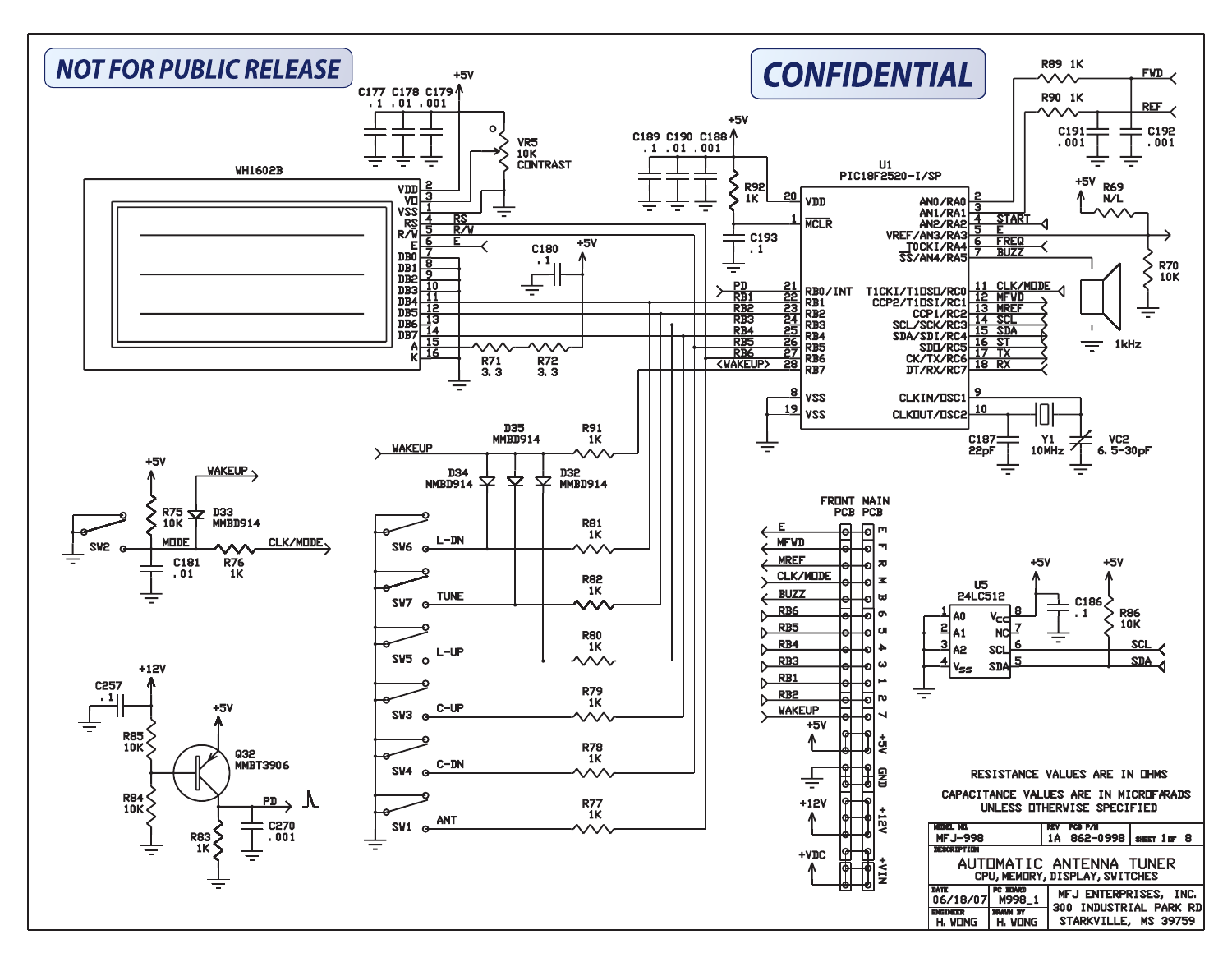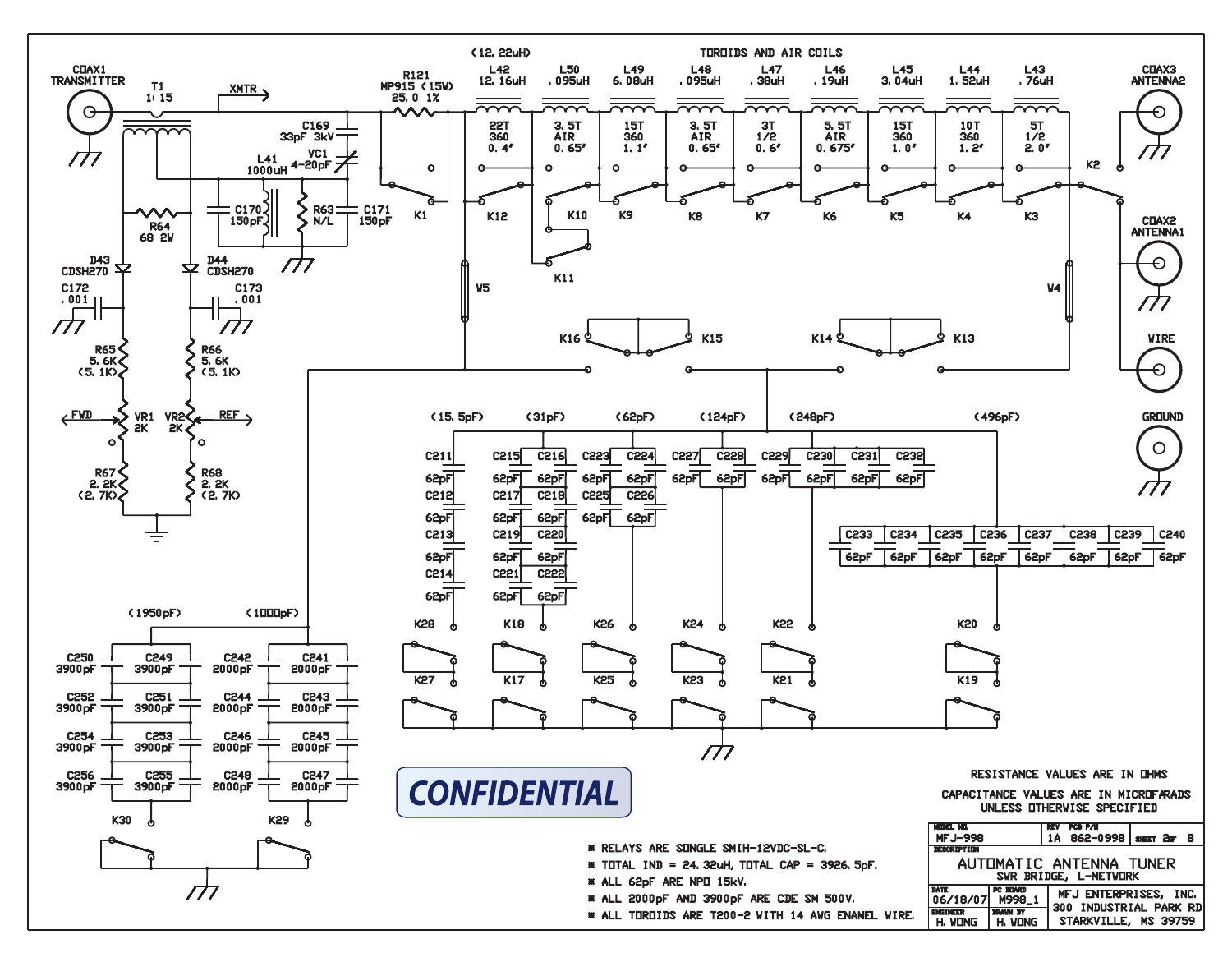

| CAPACITANCE VALUES ARE IN MICROFARADS<br>UNLESS OTHERWISE SPECIFIED |                           |       |                              |                                                |
|---------------------------------------------------------------------|---------------------------|-------|------------------------------|------------------------------------------------|
| man ku<br><b>MFJ-998</b>                                            |                           | REV I | <b>I PCB P/N</b><br>862-0998 | lseen3 pr 8                                    |
| казандын т                                                          |                           |       |                              |                                                |
| AUTOMATIC ANTENNA TUNER<br>RELAY CONTROLLER & FREQUENCY COUNTER     |                           |       |                              |                                                |
| DATE<br>06/18/07                                                    | PC STARS<br>M998_1        |       |                              | MFJ ENTERPRISES, INC.                          |
| <b>ENGINEER</b><br>H. VONG                                          | <b>MAIN IY</b><br>H. VONG |       |                              | 300 INDUSTRIAL PARK RD<br>STARKVILLE, MS 39759 |

RESISTANCE VALUES ARE IN OHMS







## **CONFIDENTIAL**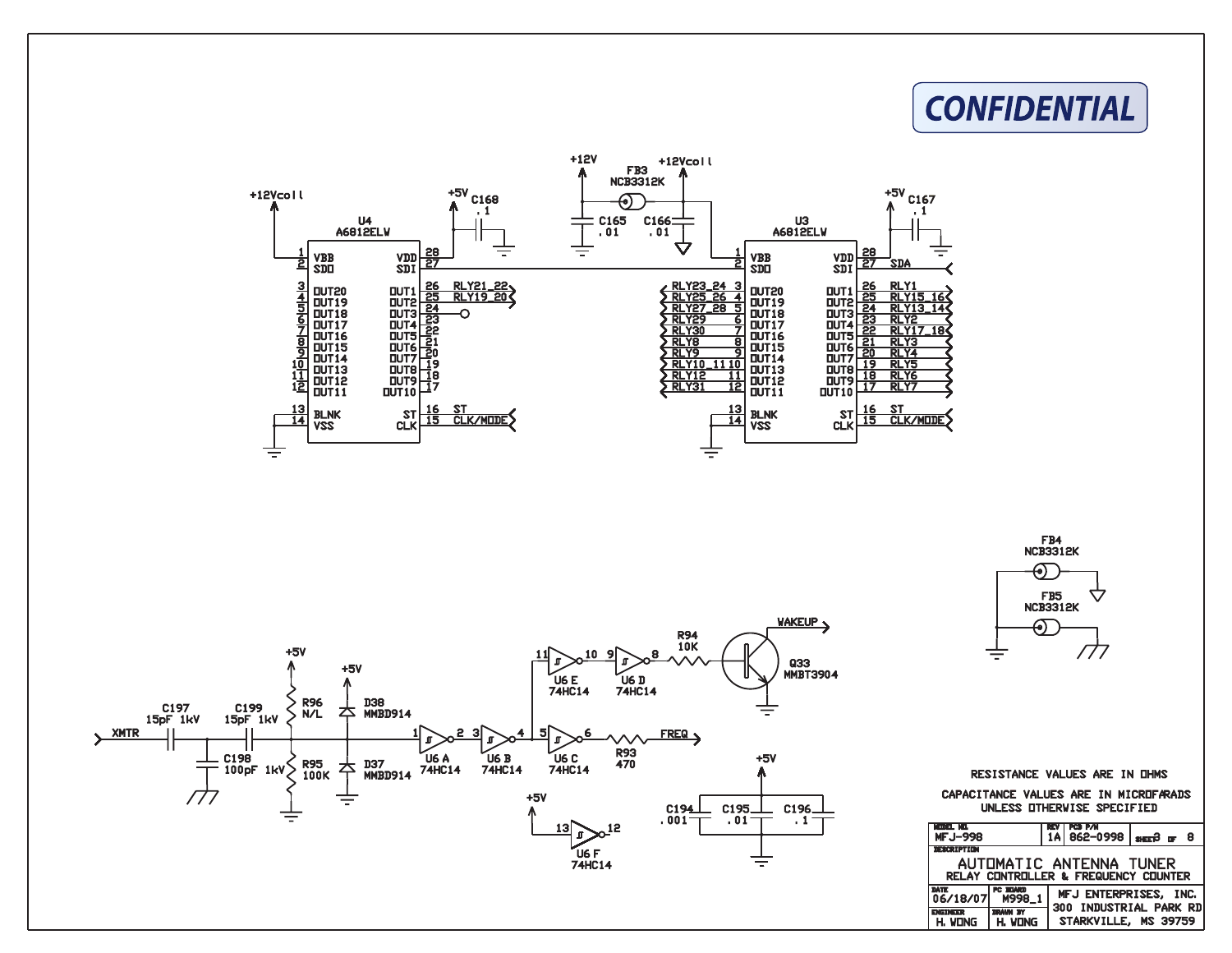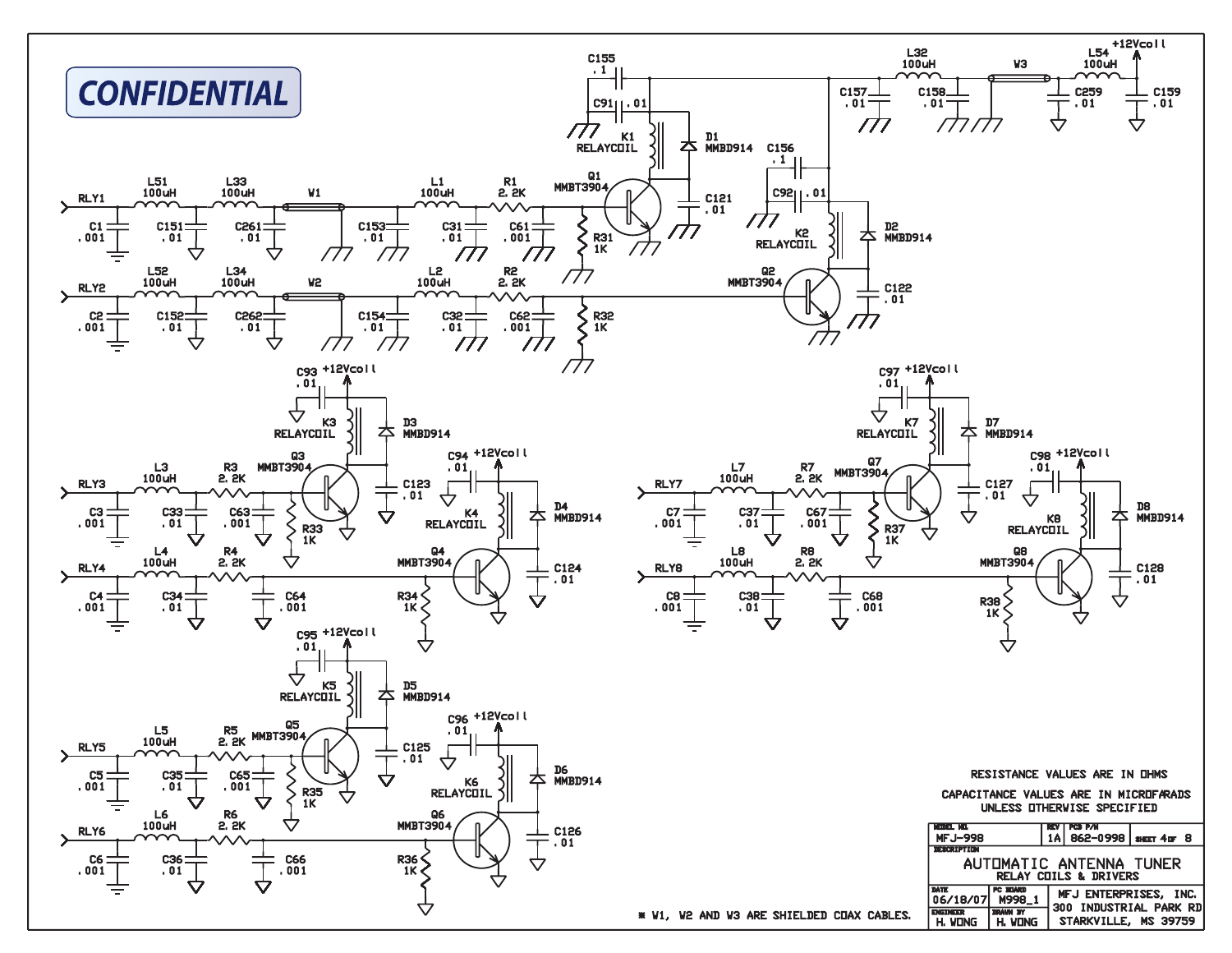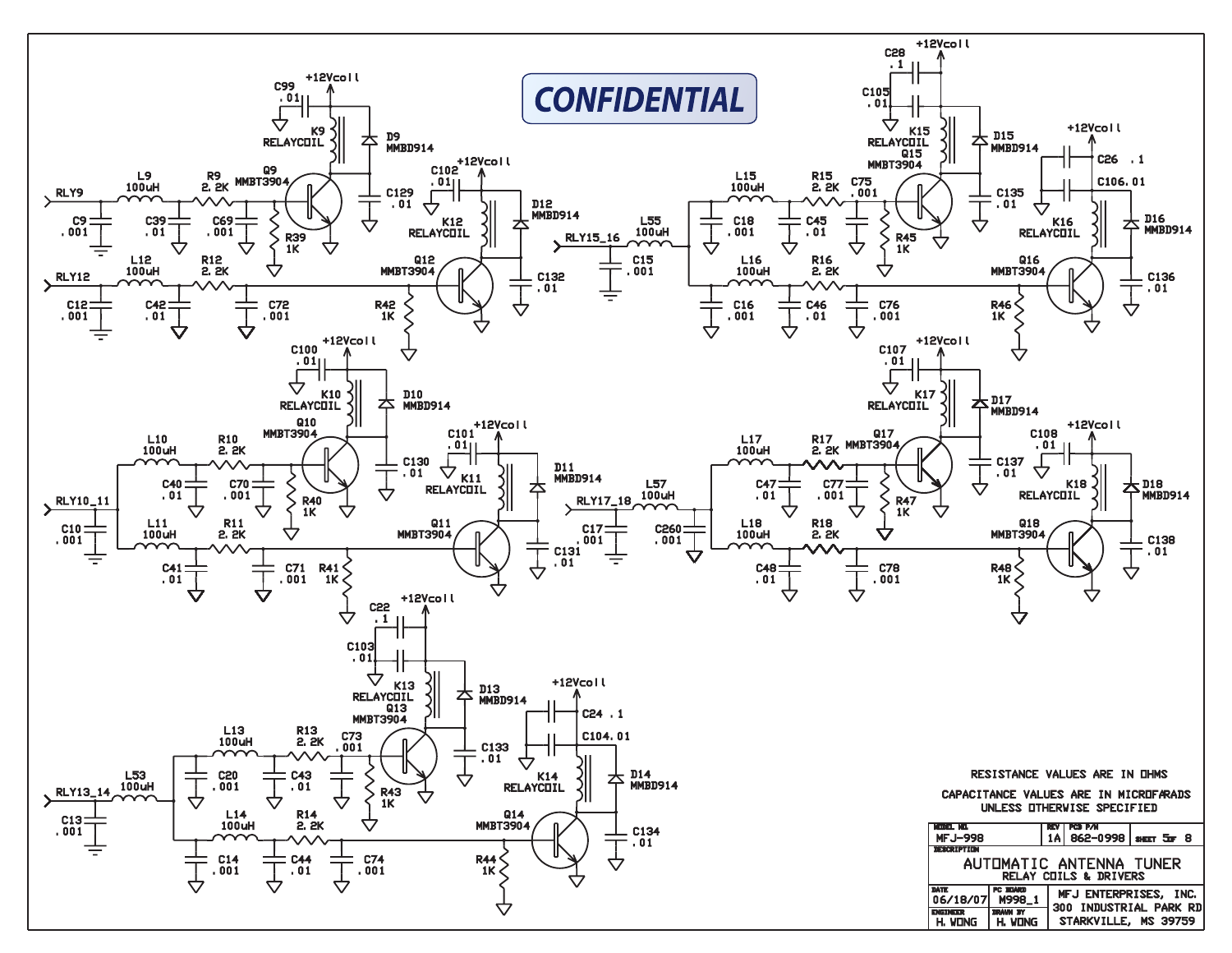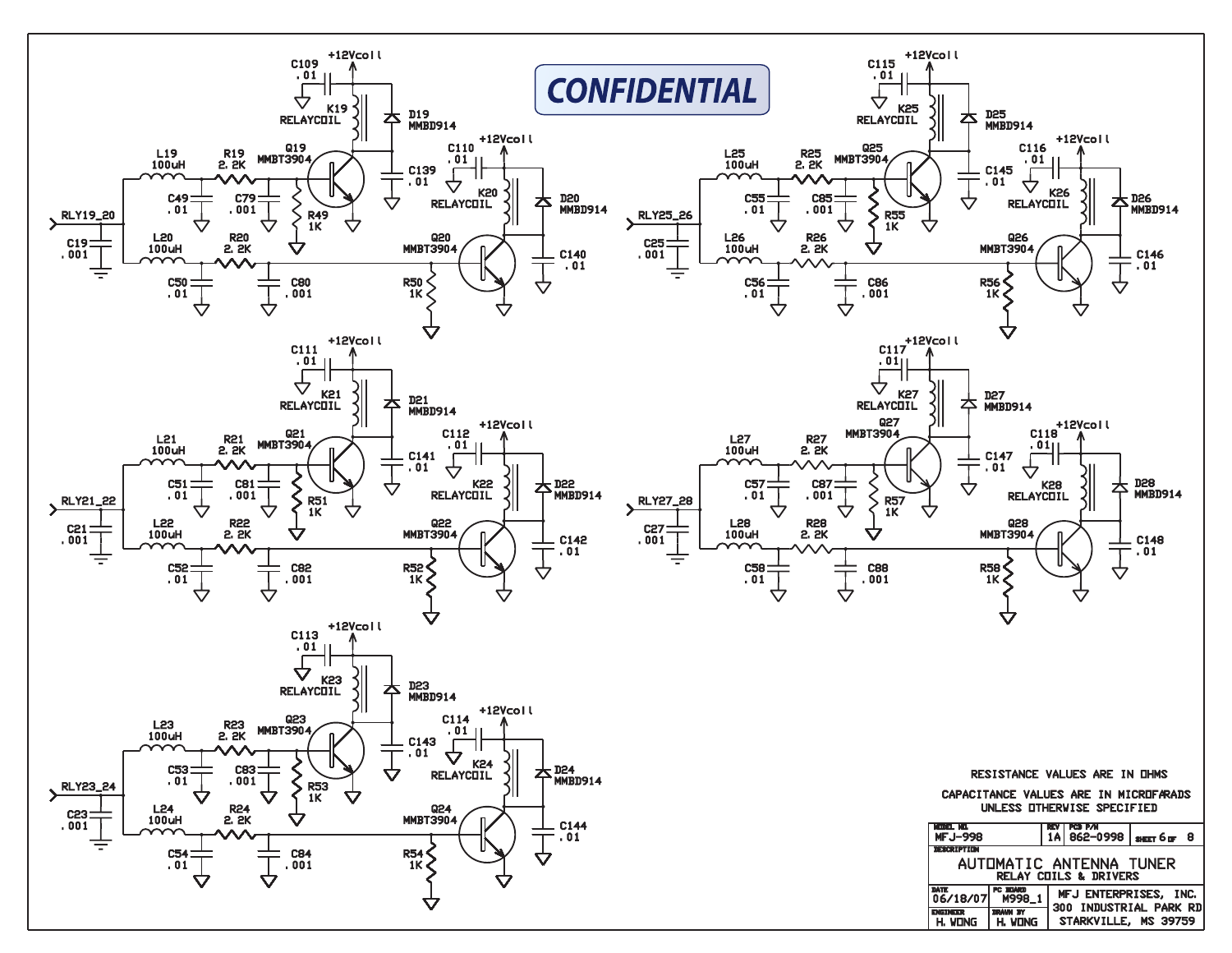